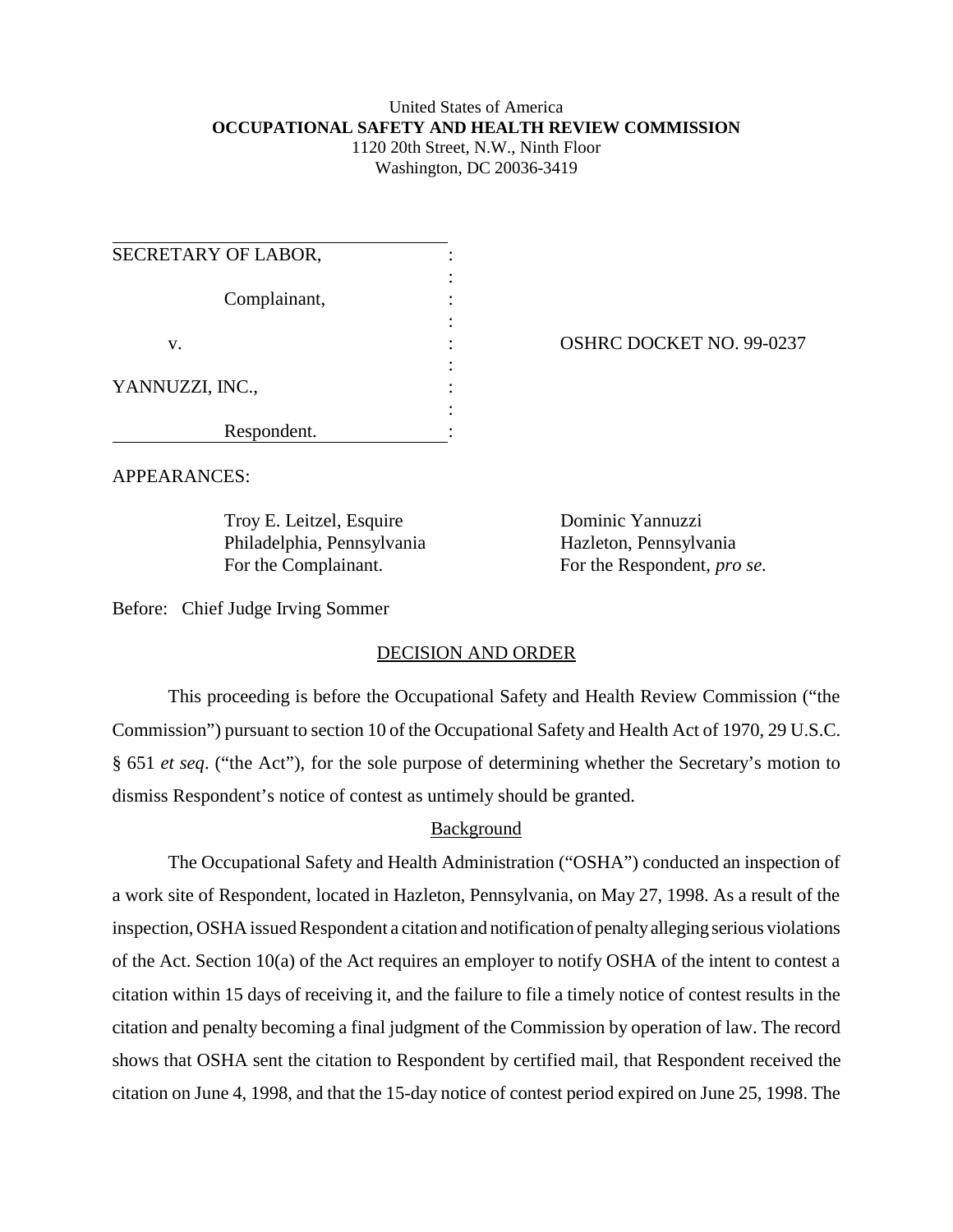record also shows that Respondent did not reply to the citation in writing until August 7, 1998, and that it sent two additional letters to OSHA, one on October 16, 1998, and another on January 11, 1999.<sup>1</sup> Finally, the record shows that on January 28, 1999, Respondent sent a letter to the Commission stating that the citation was "without merit" and asking that its letter be considered a "late notice of contest." The Secretary filed her motion to dismiss Respondent's notice of contest as untimely on February 24, 1999.

#### Discussion

The record plainly shows that Respondent did not file its notice of contest until well after the 15-day contest period had already ended. An otherwise untimely notice of contest may be accepted where the Secretary's deception or failure to follow proper procedures caused the delay in filing. An employer is also entitled to relief if it shows that the Commission's final order was entered as a result of "mistake, inadvertence, surprise, or excusable neglect" or "any other reason justifying relief," including mitigating circumstances such as absence, illness or a disability which would prevent a party from protecting its interests. *See* Fed. R. Civ. P. 60(b); *Branciforte Builders, Inc.*, 9 BNA OSHC 2113 (No. 80-1920, 1981). There is no evidence and no contention that the Secretary was deceptive or failed to follow proper procedures in this case. There is also no evidence or contention that the failure to file a timely notice of contest was due to excusable neglect or "any other reason justifying relief," and, for the reasons that follow, Rule 60(b) relief must be denied.

The citation issued to Respondent, and the cover letter accompanying it, explain the 15-day contest period. The cover letter states, in the first paragraph on page 1, as follows:

You must abate the violations referred to in this Citation by the dates listed and pay the penalties proposed, unless within 15 working days ... from your receipt of this Citation and Notification of Penalty you mail a notice of contest to the U.S. Department of Labor Area Office at the address shown above. Please refer to the enclosed booklet (OSHA 3000) which outlines your rights and responsibilities and which should be read in conjunction with this form.

The cover letter also states, on page 2, as follows:

**Right to Contest** - You have the right to contest this Citation and Notification of Penalty. You may contest all citation items or only individual items. You may also contest proposed penalties and/or abatement dates without contesting the underlying

<sup>&</sup>lt;sup>1</sup>All three of these letters disputed the issuance of the citation and notification of penalty.